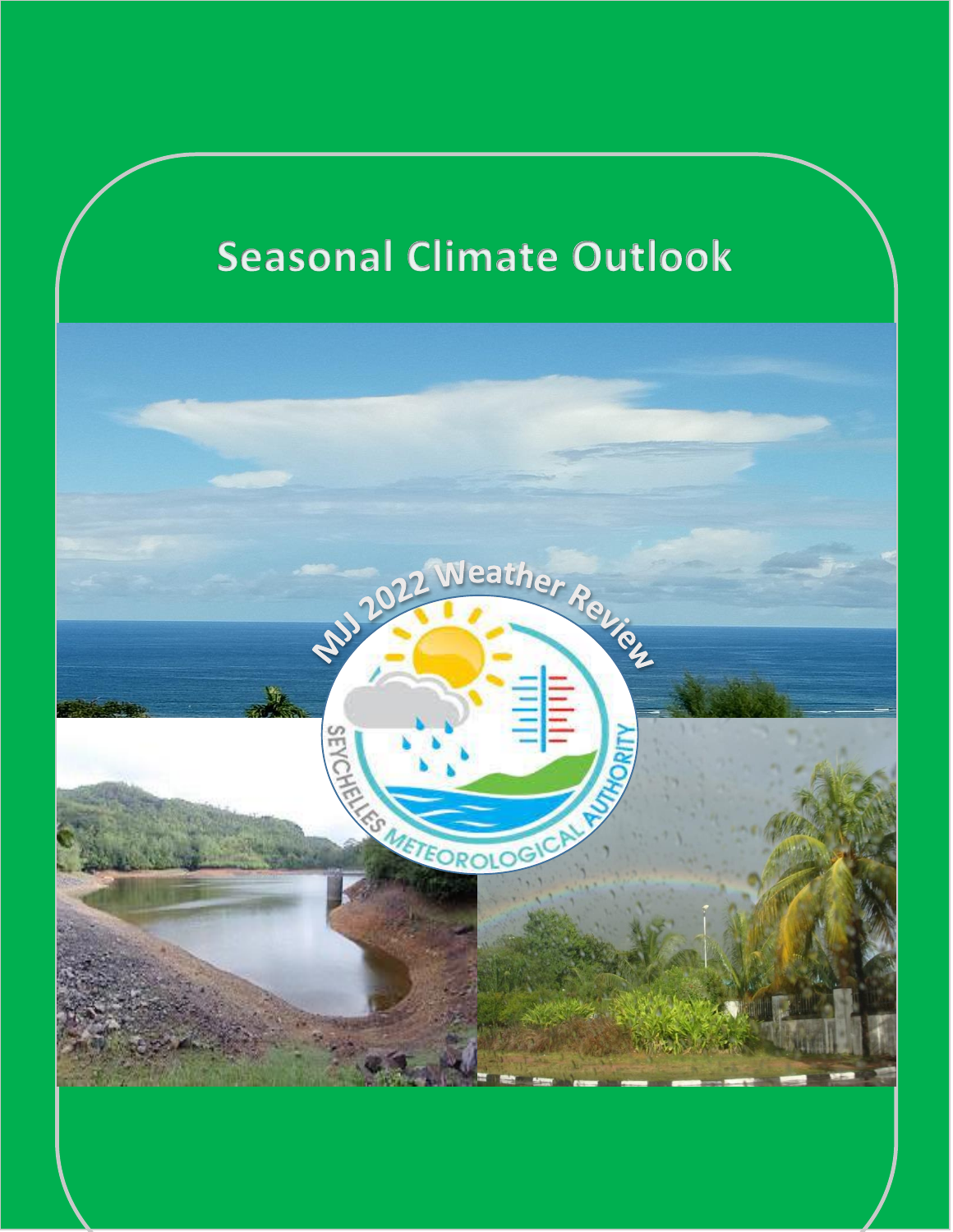

# **SEYCHELLES METEOROLOGICAL AUTHORITY May-June-July (MJJ) 2022 Seasonal Climate Outlook**



# **Table of Contents**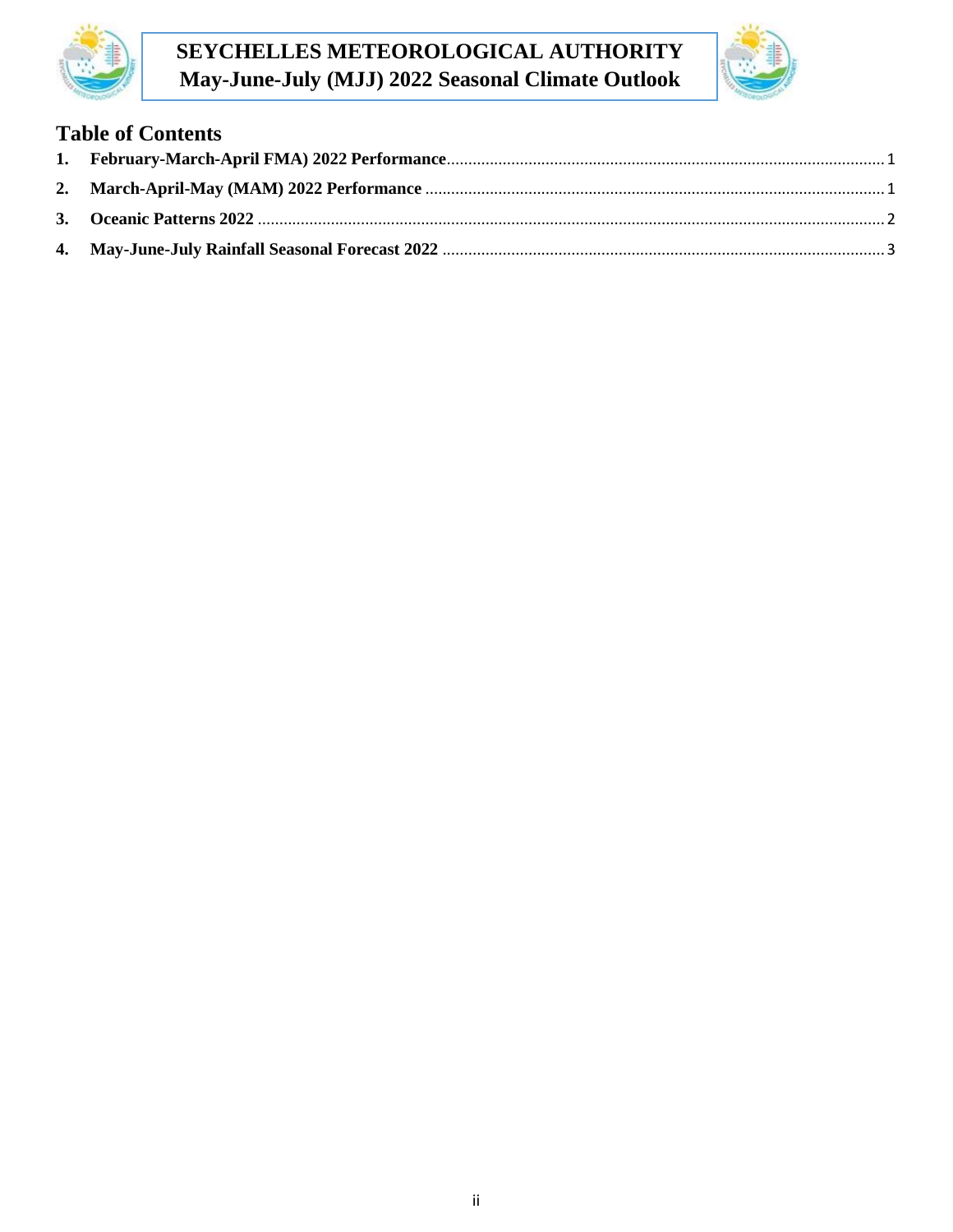



## <span id="page-2-0"></span>**1. February-March-April (FMA) 2022 Performance**

Table 1 below shows that the rainfall recorded during the February-March-April (FMA) 2022 season was strongly below-Normal over all areas.

| <b>Stations</b>                  | <b>FMA</b> | Long Term Mean <b>BN</b> |       | AN          | BN? | AN?            | <b>Anomalies</b> |
|----------------------------------|------------|--------------------------|-------|-------------|-----|----------------|------------------|
| <b>Anse-Boileau</b>              | 290.2      | 512.4                    | 384.3 | $640.5$ YES |     | N <sub>O</sub> | $-222.2$         |
| <b>Anse-Forbans</b>              | 334.5      | 462.1                    | 346.6 | 577.7 YES   |     | N <sub>O</sub> | $-127.6$         |
| Anse-Royale-Waterwork-PUC        | 358.6      | 527.6                    | 395.7 | $659.6$ YES |     | N <sub>O</sub> | $-169.0$         |
| <b>Belombre</b>                  | 377.6      | 680.9                    | 510.7 | 851.1 YES   |     | N <sub>O</sub> | $-303.3$         |
| Cascade-Waterwork-PUC            | 473        | 703.3                    | 527.5 | 879.1 YES   |     | N <sub>O</sub> | $-230.3$         |
| <b>Fairview-La-Misere</b>        | 535.9      | <b>789.0</b>             | 591.7 | 986.2 YES   |     | N <sub>O</sub> | $-253.1$         |
| Hermitage-Waterwork-PUC          | 449.7      | 729.4                    | 547.1 | 911.8 YES   |     | N <sub>O</sub> | $-279.7$         |
| La-Gogue-Waterwork-PUC           | 239.9      | 563.8                    | 422.9 | 704.8 YES   |     | N <sub>O</sub> | $-323.9$         |
| Le-Niol-Waterwork-PUC            | 469.2      | 768.5                    | 576.3 | 960.6 YES   |     | N <sub>O</sub> | $-299.3$         |
| <b>Praslin-Airstrip</b>          | 179.8      | 450.5                    | 337.9 | $563.1$ YES |     | N <sub>O</sub> | $-270.7$         |
| Quatre-Bornes-Police-Station     | 220.5      | 382.3                    | 286.7 | 477.8 YES   |     | N <sub>O</sub> | $-161.8$         |
| <b>Rochon-Waterwork-PUC</b>      | 516.7      | 818.8                    | 614.1 | 1023.5 YES  |     | N <sub>O</sub> | $-302.1$         |
| Seychelles-International-Airport | 412        | 623.3                    | 467.5 | 779.1 YES   |     | N <sub>O</sub> | $-211.3$         |
| Tea-Factory-Morne-Blanc          | 471.4      | 674.9                    | 506.1 | 843.6 YES   |     | N <sub>O</sub> | $-203.5$         |

*Table 1: 1. February-March-April (FMA) 2022 Performance*

#### <span id="page-2-1"></span>**2. March-April-May (MAM) 2022 Performance**

Table 2 below shows how the March-April-May (MAM) 2022 season is performing so far, two months into the season. All the 14 stations considered for seasonal forecasting indicate drier than average conditions with some strong negative anomalies.

| <b>STATIONS</b>                  |       | <b>MAR TOTAL APR TOTAL MAR+APR</b> |       | <b>MAM LONG TERM MEAN</b> | <b>ANOMALIES</b> |
|----------------------------------|-------|------------------------------------|-------|---------------------------|------------------|
| <b>Anse-Boileau</b>              | 84.2  | 140.5                              | 224.7 | 540.2                     | $-399.7$         |
| <b>Anse-Forbans</b>              | 91.8  | <b>133</b>                         | 224.8 | 460.5                     | $-327.5$         |
| Anse-Royale-Waterwork-PUC        | 104.2 | 184.4                              | 288.6 | 545.7                     | $-361.3$         |
| <b>Belombre</b>                  | 182.8 | 139.8                              | 322.6 | 633.2                     | $-493.4$         |
| Cascade-Waterwork-PUC            | 184.7 | 174.3                              | 359   | 642.6                     | $-468.3$         |
| <b>Fairview-La-Misere</b>        | 212.5 | 205.1                              | 417.6 | 727.3                     | $-522.2$         |
| Hermitage-Waterwork-PUC          | 218.7 | 166.8                              | 385.5 | 622.5                     | $-455.7$         |
| La-Gogue-Waterwork-PUC           | 87    | 98                                 | 185   | 484.7                     | $-386.7$         |
| Le-Niol-Waterwork-PUC            | 253.1 | 141.6                              | 394.7 | 705.2                     | $-563.6$         |
| <b>Praslin-Airstrip</b>          | 25.7  | <b>129.5</b>                       | 155.2 | 429.6                     | $-300.1$         |
| Quatre-Bornes-Police-Station     | 96.8  | 86.9                               | 183.7 | 381.1                     | $-294.2$         |
| Rochon-Waterwork-PUC             | 233.9 | 169.6                              | 403.5 | 711.9                     | $-542.3$         |
| Seychelles-International-Airport | 124.1 | 155.6                              | 279.7 | 546.7                     | $-391.1$         |
| Tea-Factory-Morne-Blanc          | 274   | 112.9                              | 386.9 | 631.2                     | $-518.3$         |

*Table 2: 2. March-April-May (MAM) 2022 Performance*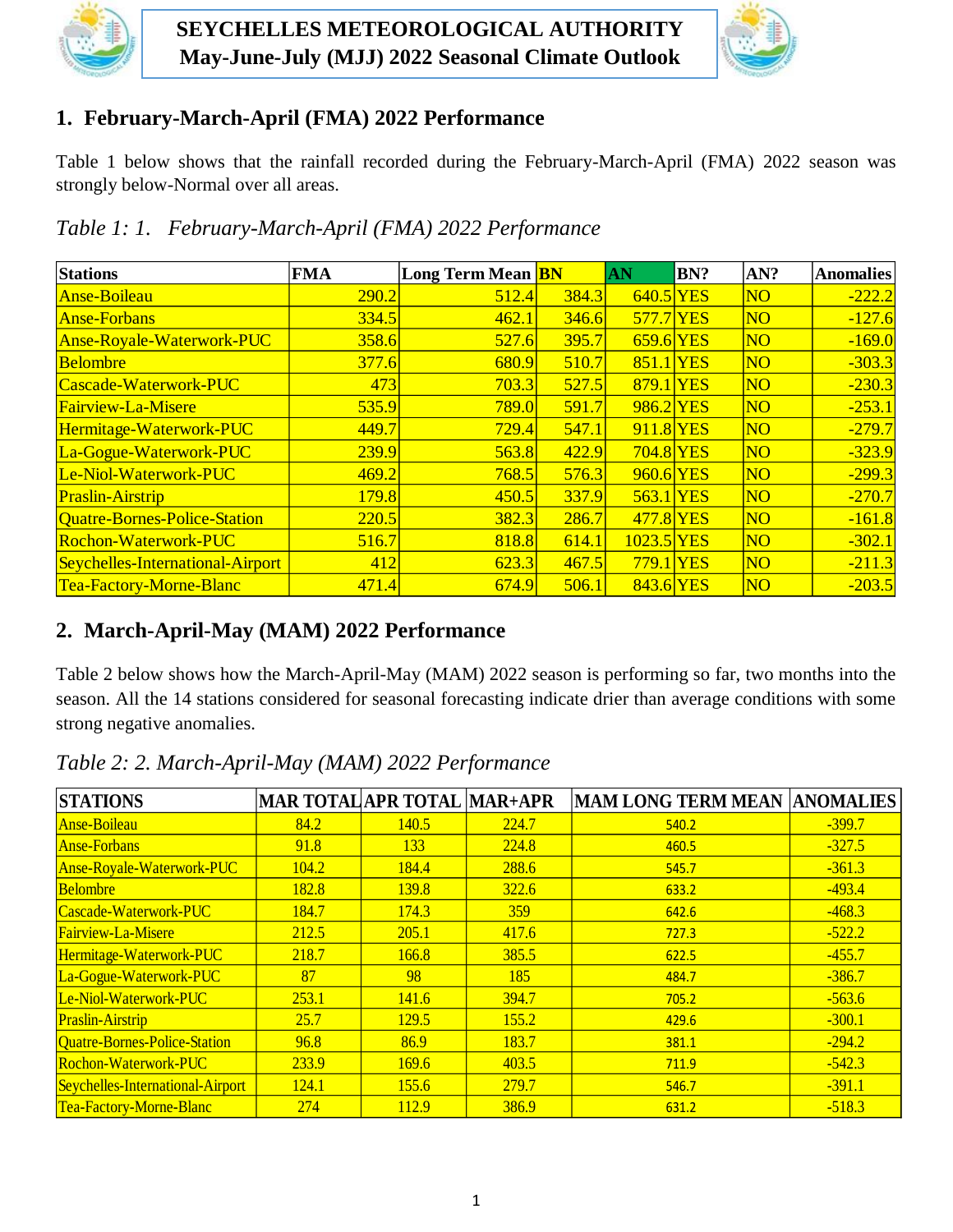



#### <span id="page-3-0"></span>**3. Oceanic Patterns 2022**

Atmospheric and most oceanic indicators of ENSO persist at La Niña levels with change in strength in the past few weeks. Surface waters are warmer than average over most of the Indian Ocean for the week ending 8 May 2022.

Weekly sea surface temperature anomalies (Figure 1) indicate warming over the western half of the Indian Ocean with warming signals reducing with the monthly sea surface temperature anomalies. However, some warmer than average signals are evident in the mid-latitudes.

The seasonal sea surface temperature anomalies indicate strong warming signals over the eastern half of Indian Ocean basin. The Indian Ocean Dipole (IOD) is currently neutral. The latest IOD index value for the week ending 8 May 2022 was +0.13 °C. However, most climate model outlooks indicate the possibility of negative IOD development by late May. (Figure 2).



*Figure 1: Current weekly SST Anomalies (Left) and Current monthly SST Anomalies (Right)*



*Figure 2: Current Seasonal SST Anomalies (Left) and The Indian Ocean Dipole index (Right)*